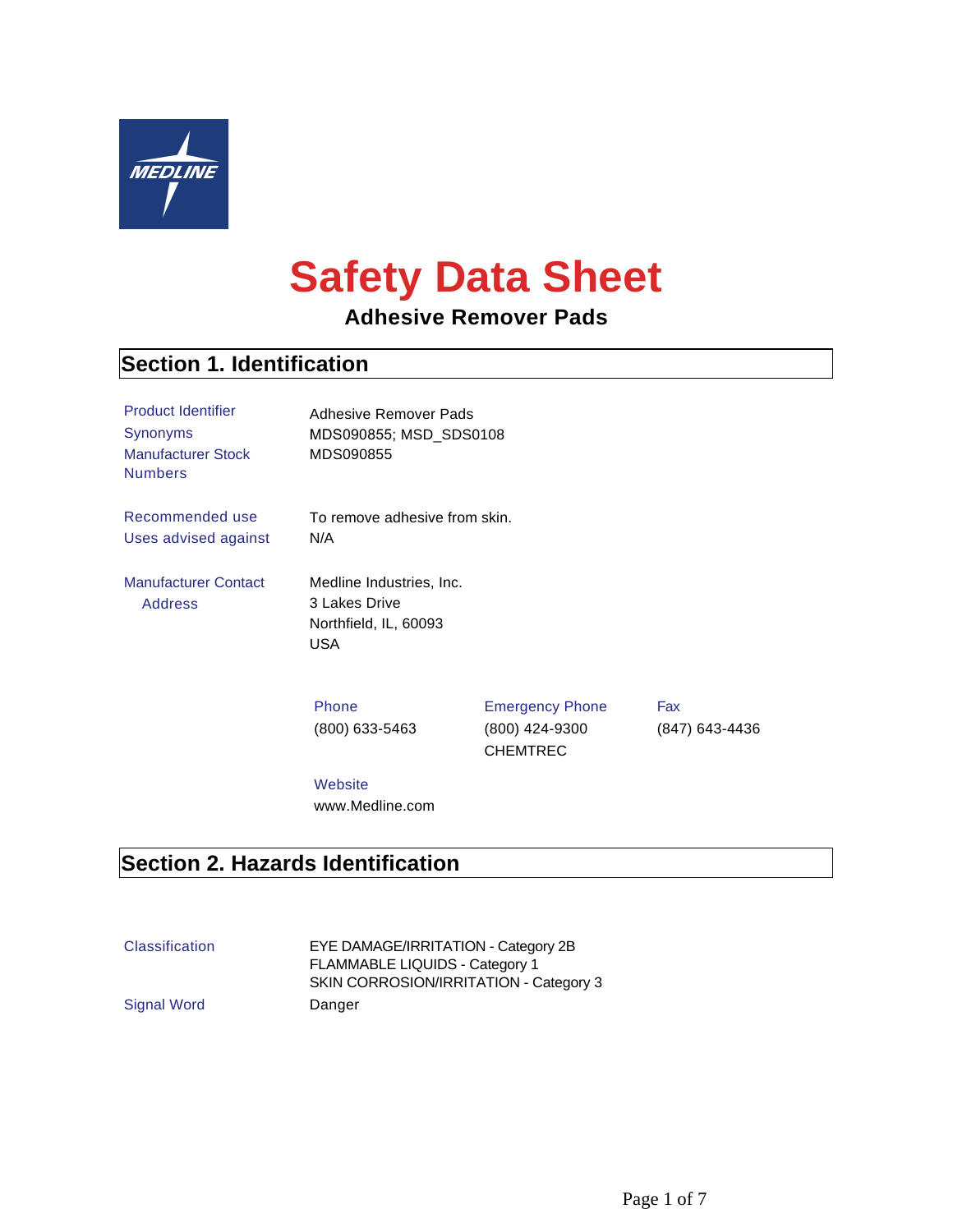| Pictogram                                  |                                                                                                                                                                                                                                                                                                                                                                                                                                      |
|--------------------------------------------|--------------------------------------------------------------------------------------------------------------------------------------------------------------------------------------------------------------------------------------------------------------------------------------------------------------------------------------------------------------------------------------------------------------------------------------|
| <b>Hazard Statements</b>                   | Causes eye irritation<br>Causes mild skin irritation<br>Extremely flammable liquid and vapor                                                                                                                                                                                                                                                                                                                                         |
| <b>Precautionary Statements</b>            |                                                                                                                                                                                                                                                                                                                                                                                                                                      |
| Response                                   | If eye irritation persists: Get medical advice/attention.<br>If in eyes: Rinse cautiously with water for several minutes. Remove contact<br>lenses, if present and easy to do. Continue rinsing.<br>If on skin (or hair): Take off immediately all contaminated clothing. Rinse skin<br>with water/shower.<br>If skin irritation occurs: Get medical advice/attention.<br>In case of fire: Use appropriate fire extinguishing media. |
| Prevention                                 | Ground/bond container and receiving equipment.<br>Keep away from heat.<br>Keep container tightly closed.<br>Take precautionary measures against static discharge.<br>Use explosion-proof electrical/ventilating/lighting equipment.<br>Use only non-sparking tools.<br>Wash affected area thoroughly after handling.<br>Wear protective gloves/eye protection/face protection                                                        |
| <b>Storage</b>                             | Store in a well-ventilated place. Keep cool.                                                                                                                                                                                                                                                                                                                                                                                         |
| <b>Disposal</b>                            | N/A                                                                                                                                                                                                                                                                                                                                                                                                                                  |
| Ingredients of unknown<br>toxicity         | $0\%$                                                                                                                                                                                                                                                                                                                                                                                                                                |
| <b>Hazards not Otherwise</b><br>Classified |                                                                                                                                                                                                                                                                                                                                                                                                                                      |
|                                            | N.A.                                                                                                                                                                                                                                                                                                                                                                                                                                 |

# **Section 3. Ingredients**

| <b>CAS</b> | <b>Ingredient Name</b>                  | Weight %       |
|------------|-----------------------------------------|----------------|
| 64742-48-9 | Naphtha, petroleum, hydrotreated heavy  | $60\% - 100\%$ |
| 67-63-0    | Isopropyl alcohol                       | $10\% - 30\%$  |
| 142-91-6   | Hexadecanoic acid, 1-methylethyl ester  | $<10\%$        |
| 112-10-7   | Octadecanoic acid, 1-methylethyl ester  | $<10\%$        |
| 110-27-0   | Tetradecanoic acid, 1-methylethyl ester | $< 10 \%$      |

**Occupational exposure limits, if available, are listed in Section 8.**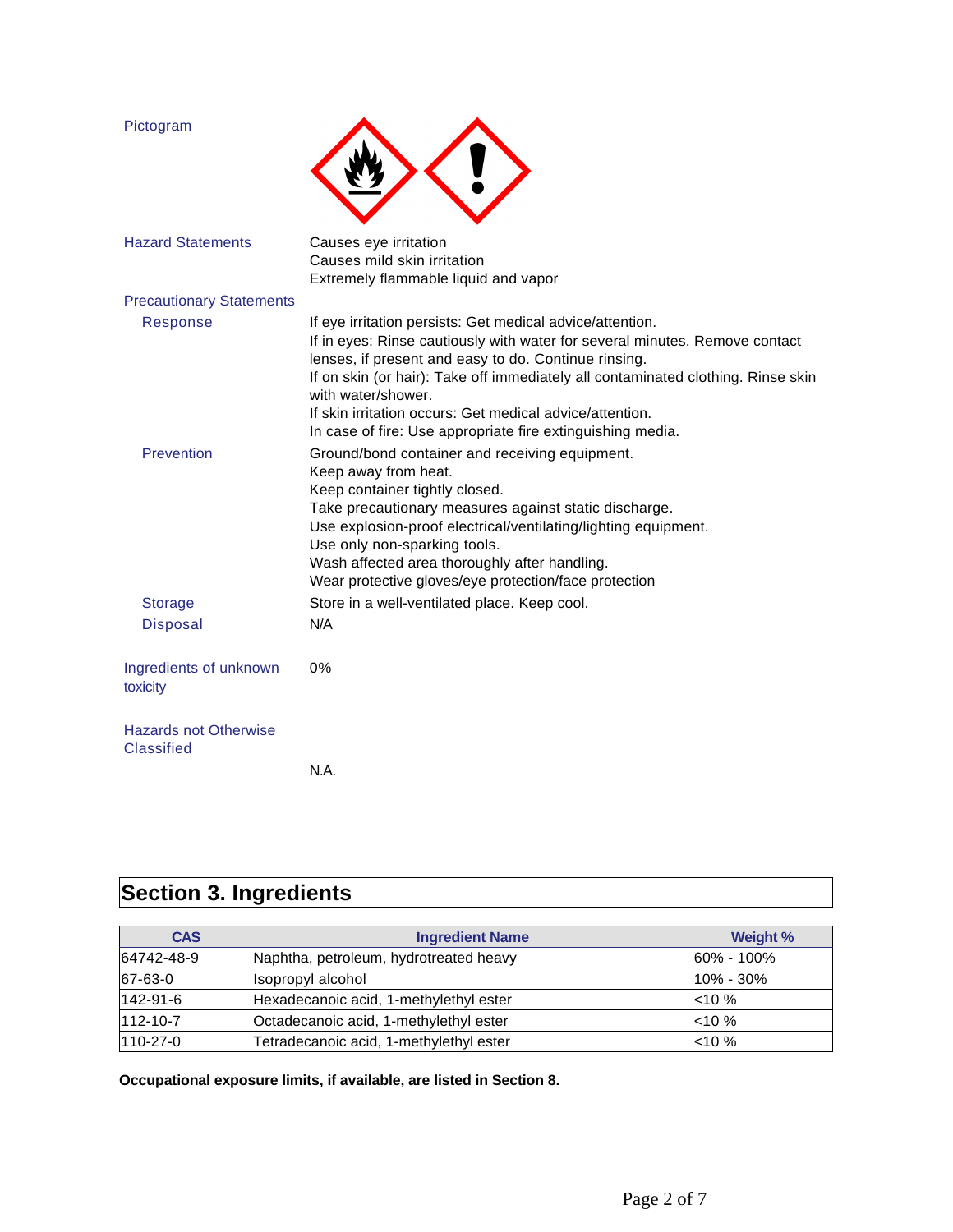# **Section 4. First-Aid Measures**

| <b>General Advice:</b> | Take proper precautions to ensure your own health and safety before<br>attempting rescue and providing first aid. Consult a physician. Show this<br>safety data sheet to the doctor in attendance. Move out of dangerous area.                                                                                               |
|------------------------|------------------------------------------------------------------------------------------------------------------------------------------------------------------------------------------------------------------------------------------------------------------------------------------------------------------------------|
| Eye Contact:           | Flush eyes with large amounts of water for at least 15 minutes. Remove<br>contact lenses, if worn. If irritation persists, seek medical attention.                                                                                                                                                                           |
| <b>Skin Contact:</b>   | Flush with water; if irritation persists, seek medical attention. Stop use if<br>irritation and redness develop. Ask a doctor if conditions worsen or persist for<br>more than 72 hours.                                                                                                                                     |
| Inhalation             | Remove to fresh air. If not breathing, give artificial respiration. If breathing is<br>difficult, give oxygen. If signs/symptoms continue, get medical attention.                                                                                                                                                            |
| Ingestion:             | If swallowed, call a physician immediately. Rinse mouth and throat thoroughly<br>with water. Do not induce vomiting unless directed to do so by a physician.<br>Never give anything by mouth to an unconscious person. If vomiting occurs<br>spontaneously, keep head below hips to prevent aspiration of liquid into lungs. |

# **Section 5. Fire Fighting Measures**

| Suitable Extinguishing<br>Media             | In case of fire, use Dry Chemical, Foam or Carbon Dioxide (CO2)              |
|---------------------------------------------|------------------------------------------------------------------------------|
| Unsuitable Extinguishing<br>Media           | Water sprav.                                                                 |
| <b>Special Fire Fighting</b><br>Procedures: | Self contained breathing apparatus and full protective clothing recommended. |

# **Section 6. Accidental Release Measures**

| <b>Flammable Small Spill:</b>        | Absorb with an inert dry material and place in an appropriate waste disposal<br>container.                                                                                                                                                                                           |
|--------------------------------------|--------------------------------------------------------------------------------------------------------------------------------------------------------------------------------------------------------------------------------------------------------------------------------------|
| Flammable Large Spill:               | Flammable liquid. Keep away from heat. Keep away from sources of ignition.<br>Stop leak if without risk. Absorb with dry earth, sand or other non-combustible<br>material. Do not touch spilled material. Prevent entry into sewers, basements<br>or confined areas; dike if needed. |
| Environmental<br><b>Precautions:</b> | Do not flush into surface water or sanitary sewer system. Should not be<br>released into the environment                                                                                                                                                                             |

# **Section 7. Handling and Storage**

| Handling Flammable:       | Keep away from heat. Keep away from sources of ignition. Ground all<br>equipment containing material. Do not ingest. Do not breathe gas/ fumes/<br>vapor/spray. Avoid contact with eyes. Wear suitable protective clothing. In case<br>of insufficient ventilation, wear suitable respiratory equipment. If ingested,<br>seek medical advice immediately and show the container or the label. Keep<br>away from incompatibles such as oxidizing agents, acids. |
|---------------------------|----------------------------------------------------------------------------------------------------------------------------------------------------------------------------------------------------------------------------------------------------------------------------------------------------------------------------------------------------------------------------------------------------------------------------------------------------------------|
| <b>Storage Flammable:</b> | Store in a segregated and approved area. Keep container in a cool,<br>well-ventilated area. Keep container tightly closed and sealed until ready for<br>use. Avoid all possible sources of ignition (spark or flame).                                                                                                                                                                                                                                          |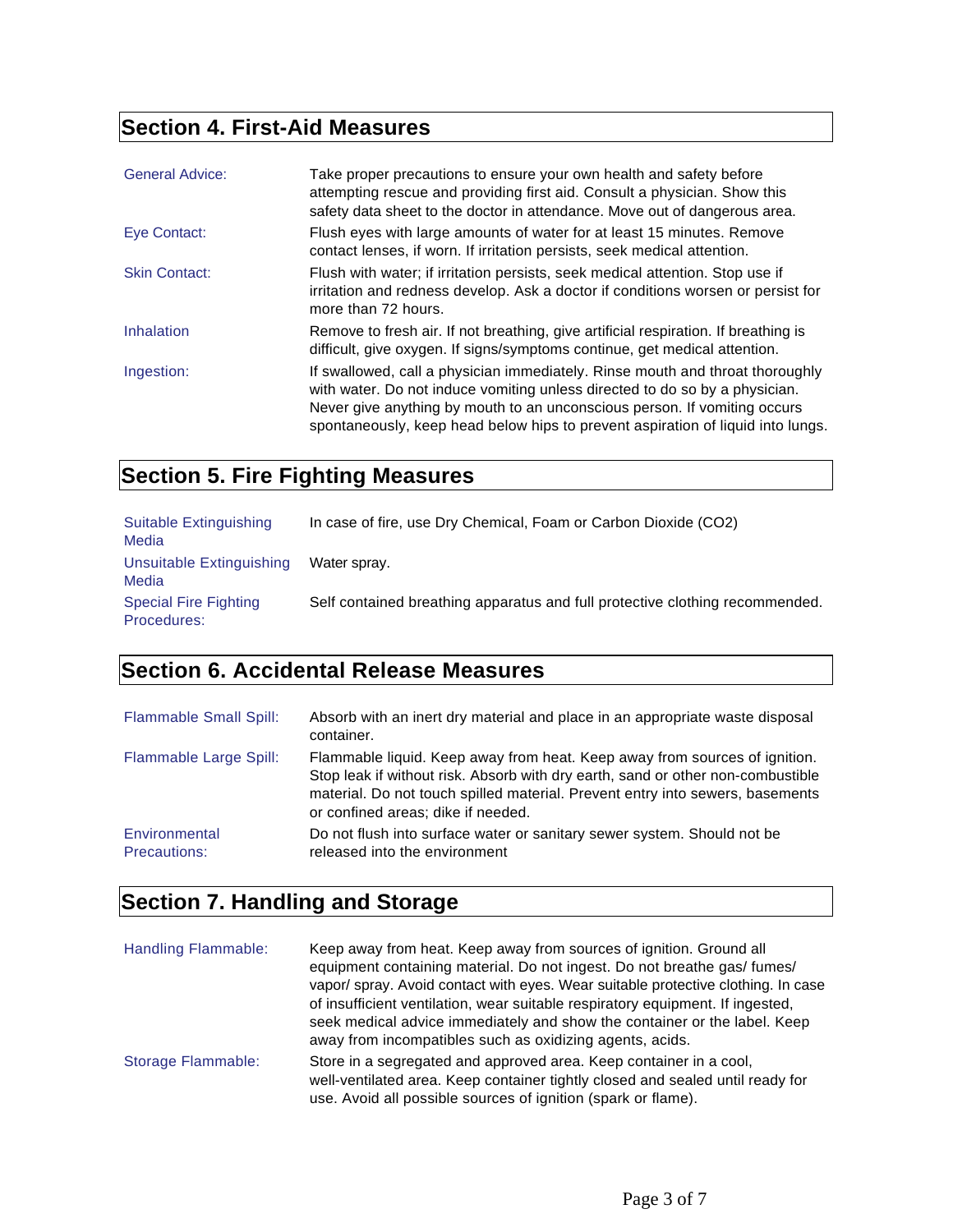| <b>Occupational Exposure</b><br>Limits  | Ingredient Name                                                                                                                                                                                 | <b>ACGIHTLV</b> | <b>OSHA PEL</b> | <b>STEL</b> |
|-----------------------------------------|-------------------------------------------------------------------------------------------------------------------------------------------------------------------------------------------------|-----------------|-----------------|-------------|
|                                         | Naphtha, petroleum,<br>hydrotreated heavy                                                                                                                                                       | N/A             | N/A             | N/A         |
|                                         | Isopropyl alcohol                                                                                                                                                                               | TWA: 200 ppm    | TWA: 400 ppm    | N/A         |
|                                         |                                                                                                                                                                                                 | STEL: 400 ppm   | STEL: 500 ppm   |             |
|                                         | Hexadecanoic acid,<br>1-methylethyl ester                                                                                                                                                       | N/A             | N/A             | N/A         |
|                                         | Octadecanoic acid,<br>1-methylethyl ester                                                                                                                                                       | N/A             | N/A             | N/A         |
|                                         | Tetradecanoic acid,<br>1-methylethyl ester                                                                                                                                                      | N/A             | N/A             | N/A         |
| <b>Personal Protective</b><br>Equipment | N/A                                                                                                                                                                                             |                 |                 |             |
| <b>Engineering Controls:</b>            | Ventilation: None required.                                                                                                                                                                     |                 |                 |             |
| <b>Respiratory Protection:</b>          | None required under normal use conditions.                                                                                                                                                      |                 |                 |             |
| <b>Eye Protection:</b>                  | None required for normal use. For prolonged exposure, use appropriate<br>goggles, protective clothing and gloves.                                                                               |                 |                 |             |
| <b>Skin Protection:</b>                 | None required for normal use. For prolonged exposure, use appropriate<br>goggles, protective clothing and gloves.                                                                               |                 |                 |             |
|                                         | Other protective equipment: Not expected to be necessary under normal conditions of use. Where<br>exposure cannot be adequately controlled, use appropriate protective clothing<br>or equipment |                 |                 |             |
| Work/hygienic practices:                | Handle in accordance with good industrial hygiene and safety practices.<br>Wash                                                                                                                 |                 |                 |             |
|                                         | thoroughly with soap and water after handling and before eating, drinking, or<br>using<br>tobacco. Safety shower and eye wash should be available close to work                                 |                 |                 |             |
|                                         | areas.                                                                                                                                                                                          |                 |                 |             |

# **Section 8. Exposure Controls/Personal Protection**

# **Section 9. Physical and Chemical Properties**

| <b>Physical State</b>                 | Liquid      |
|---------------------------------------|-------------|
| Color                                 | Colorless   |
|                                       | transparent |
|                                       | solution    |
| Odor                                  | Fruity      |
| <b>Odor Threshold</b>                 | N.A.        |
| Solubility                            | N.D.        |
| Partition coefficient Water/n-octanol | N.A.        |
| VOC%                                  | N/A         |
| <b>Viscosity</b>                      | N.A.        |
| <b>Specific Gravity</b>               | 0.9         |
| <b>Density lbs/Gal</b>                | N/A         |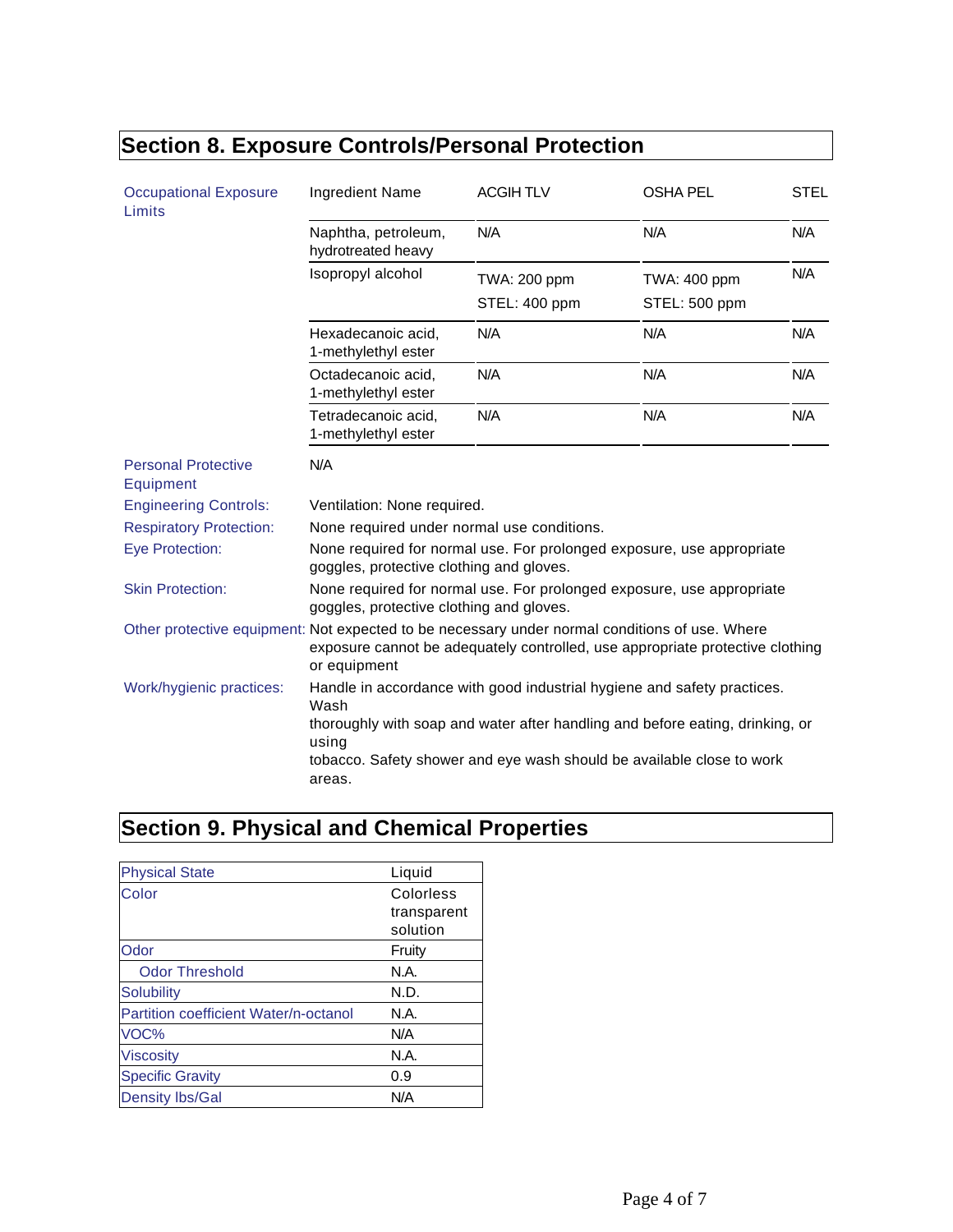| Pounds per Cubic Foot            | N/A          |
|----------------------------------|--------------|
| <b>Flash Point</b>               | N.D.         |
| <b>FP Method</b>                 | N.D.         |
| pH                               | N.A.         |
| <b>Melting Point</b>             | N.A.         |
| <b>Boiling Point</b>             | $77^\circ$ C |
|                                  | (Solution)   |
| <b>Boiling Range</b>             | N.A.         |
| LEL                              | N/A          |
| <b>UEL</b>                       | N/A          |
| <b>Evaporation Rate</b>          | N.A.         |
| Flammability                     | Flammable    |
| <b>Decomposition Temperature</b> | N.A.         |
| <b>Auto-ignition Temperature</b> | N.D.         |
| <b>Vapor Pressure</b>            | 73 mmHg      |
|                                  | (Solution)   |
| Vapor Density                    | 3 (Solution) |

#### **Section 10. Stability and Reactivity**

Stability: Stable. Reactivity: No reactivity expected under normal conditions Incompatibility (Materials to Strong oxidizing agents. Avoid): Hazardous Decomposition Burning may produce Carbon Monoxide, Carbon Dioxide and other hazardous or Byproducts: components. Hazardous Polymerization: Will not occur. Conditions to avoid: Heat. Ignition source.

#### **Section 11. Toxicological Information**

Acute Toxicity: Eye Contact May cause irritation. Acute Toxicity: Skin Contact May cause irritation and/or redness.

#### **Section 12. Ecological Information**

| Toxicity:                       | N.D. |
|---------------------------------|------|
| Persistence and                 | N.D. |
| degradability:                  |      |
| Bioaccumulative potential: N.D. |      |
| Mobility in soil:               | N.D. |
| Other adverse effects:          | N.D. |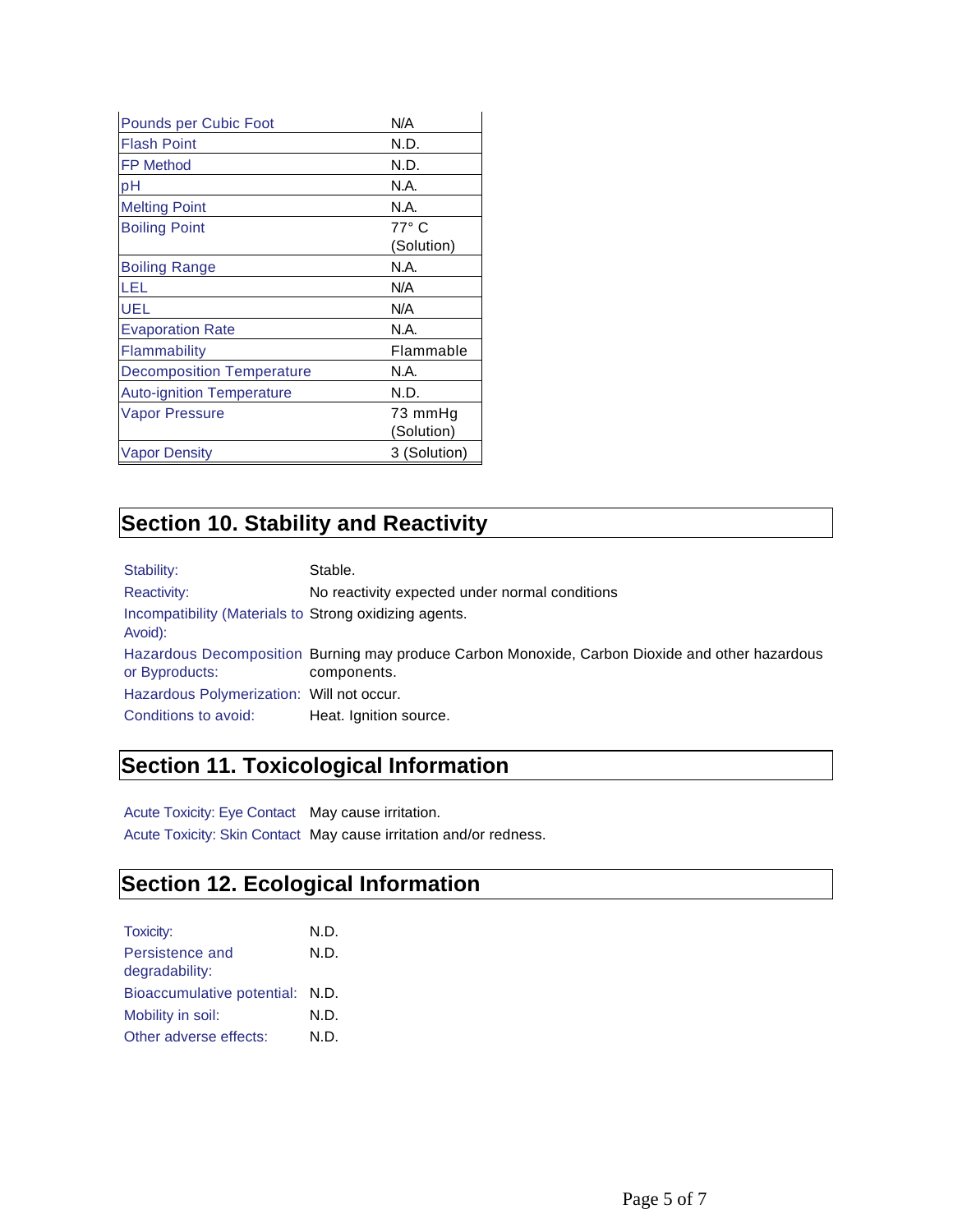# **Section 13. Disposal**

Waste Disposal: Waste must be disposed of in accordance with federal, state and local environmental control regulations.

#### **Section 14. Transport Information**

| UN Number            | 3175                                                                                    |
|----------------------|-----------------------------------------------------------------------------------------|
|                      | UN Proper Shipping Name Solids containing flammable liquid, N.O.S., (Isopropyl alcohol) |
| DOT Classification   | 41                                                                                      |
| <b>Packing Group</b> |                                                                                         |

# **Section 15. Regulatory Information**

| SARA 311/312:                                        | Refer to Section 2 of the SDS.                             |
|------------------------------------------------------|------------------------------------------------------------|
| <b>SARA 302:</b>                                     | N.A.                                                       |
| <b>SARA 304:</b>                                     | N.A.                                                       |
| <b>SARA 313:</b>                                     | N.A.                                                       |
| TSCA:                                                | All components are listed or exempt.                       |
| <b>CERCLA Hazardous</b><br>Substance List:           | N.A.                                                       |
| Clean Air Act (CAA) Section N.A.<br>112, 112 $(r)$ : |                                                            |
| Components:                                          | New Jersey Right to Know Isopropyl Alcohol CAS-No. 67-63-0 |
| Pennsylvania Right to<br><b>Know Components:</b>     | 2-PROPANOL.                                                |
| Rhode Island Right to<br><b>Know Components:</b>     | isopropyl alcohol.                                         |

### **Section 16. Other Information**

| <b>Revision Date</b> | 7/25/2019 |
|----------------------|-----------|
|                      |           |

| Legend                                                                   | N.A. - Not Applicable<br>N.E. - Not Established<br>N.D. - Not Determined |
|--------------------------------------------------------------------------|--------------------------------------------------------------------------|
| HMIS (U.S.A.): Health                                                    | 1                                                                        |
| HMIS (U.S.A.): Flammability 3                                            |                                                                          |
| HMIS (U.S.A.): Reactivity                                                | 1                                                                        |
| HMIS (U.S.A.): Personal<br>Protection                                    | A                                                                        |
| <b>National Fire Protection</b><br>Association (U.S.A): Health<br>Hazard | 1                                                                        |
| <b>National Fire Protection</b><br>Association (U.S.A):                  | 3                                                                        |